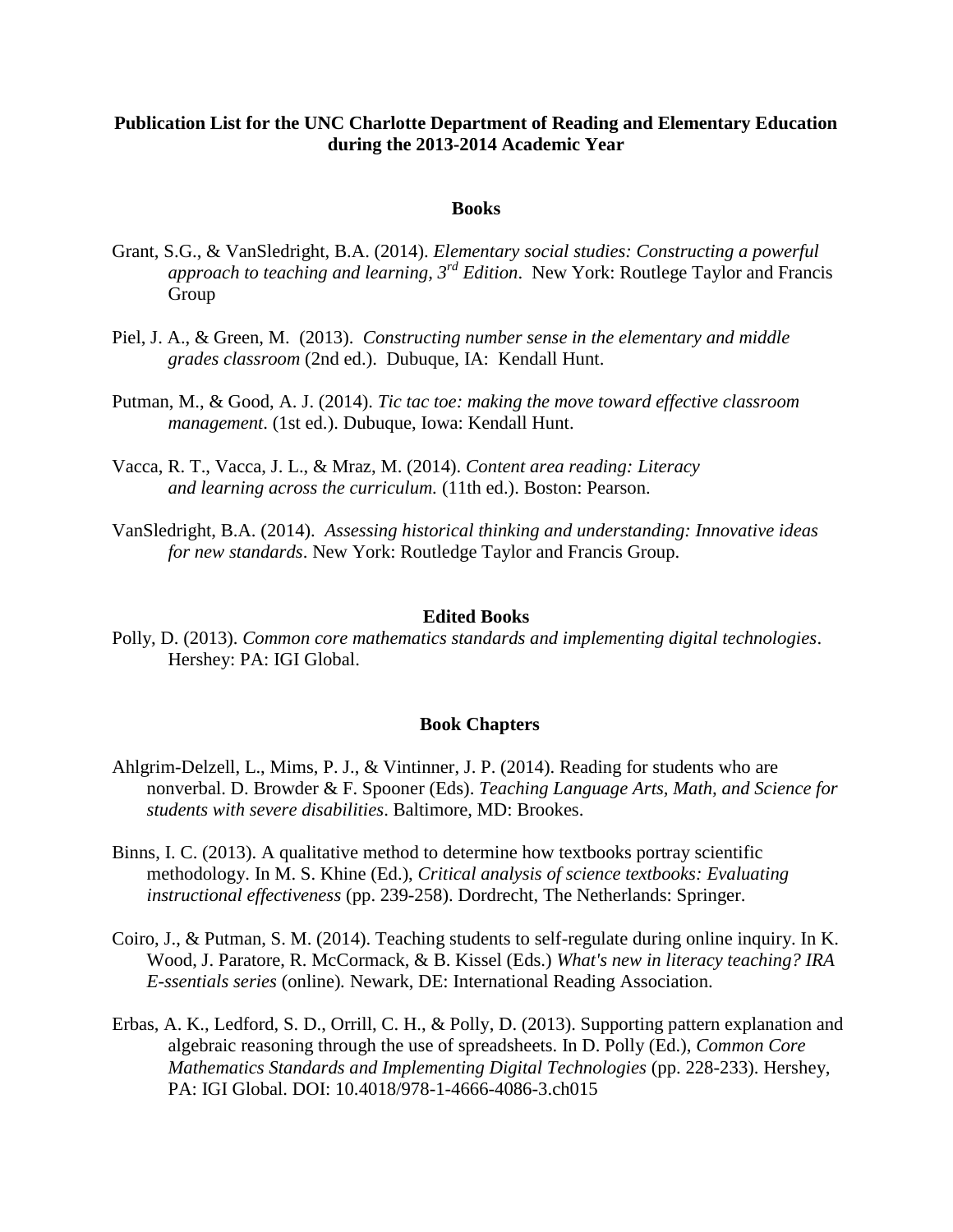- Hancock, S. & Starker, T.V. (2013). Teacher initiated communication: Engaging parents responsively in an urban school context. *NHSA Dialog: A Research-to-Practice Journal for the Early Childhood Field*. *16*(4), 1-10.\*
- Hathaway, J. I**.***, &* Risko, V. J. (2013). On becoming teachers: Knowing and believing. In K. Hall, T. Cremin, B. Comber, & L. C. Moll (Eds.), *International Handbook of Research on Children's Literacy, Learning and Culture* (pp. 427-439). Oxford, United Kingdom: Wiley Blackwell.
- Kissel, B. (2013). Authors as authorities: Pre-kindergarten writers find their audiences. In V. Vasquez & C. Felderman (Eds.) *Perspectives and provocations in early childhood education* (pp. 43-58). 2nd ed., Charlotte, NC: Infoage Publications.
- Kissel, B., Miller, E., & Hansen, J. (2013). What's new about Writers' Workshop: Using retro ideas to re-envision student led agendas. In K. Wood, J. Paratore, B. Kissel, and R. McCormack (Eds.) *What's new in literacy teaching?* IRA E-ssentials series. Newark, DE: International Reading Association.
- Kissel, B., Putman, S. M., & Stover, K. (2013). Using digital portfolios to enhance students' capacity for communication about learning. In K. Pytash and R. E. Ferdig (Eds.), *Exploring Technology for Writing and Writing Instructio*n (pp. 37-53). Hershey, PA: IGI Global.
- Kissel, B., Stover, K., Wood, K., Heinstchel, K. (2013). Digital discussions. In K. Wood, J. Paratore, B. Kissel, and R. McCormack (Eds.) *What's new in literacy teaching?* IRA Essentials series. Newark, DE: International Reading Association.
- LeHew, A. J. & Polly, D. (2013). The use of digital resources to support elementary school teachers' implementation of the Common Core State Standards. In D. Polly (Ed.), *Common Core Mathematics Standards and Implementing Digital Technologies* (pp. 332- 338). Hershey, PA: IGI Global. DOI: 10.4018/978-1-4666-4086-3.ch022
- Martin, C. S. & Polly, D. (2013). Supporting the Common Core State Standards in Mathematics through mathematics journals. In D. Polly (Ed.), *Common Core Mathematics Standards and Implementing Digital Technologies* (pp. 250-262). Hershey, PA: IGI Global. DOI: 10.4018/978-1-4666-4086-3.ch017.
- Miller, E. (2014). Whiteness, discourse and early childhood: An ethnographic study of three children's construction's of race in home and community settings. In Kabuto, B. & Martens, P. (Eds.). *Linking families, learning, and schooling: Parent researcher Perspectives.* Urbana, IL: National Council of Teachers of English.
- Mraz, M., & Sykes, M. (2013). Fluency through phrasing: High-frequency word phrases. In T. Rasinski, & N. Padak (Eds.). *From fluency to comprehension: Powerful instruction through authentic reading.* (pp. 63-71). NY: Guilford.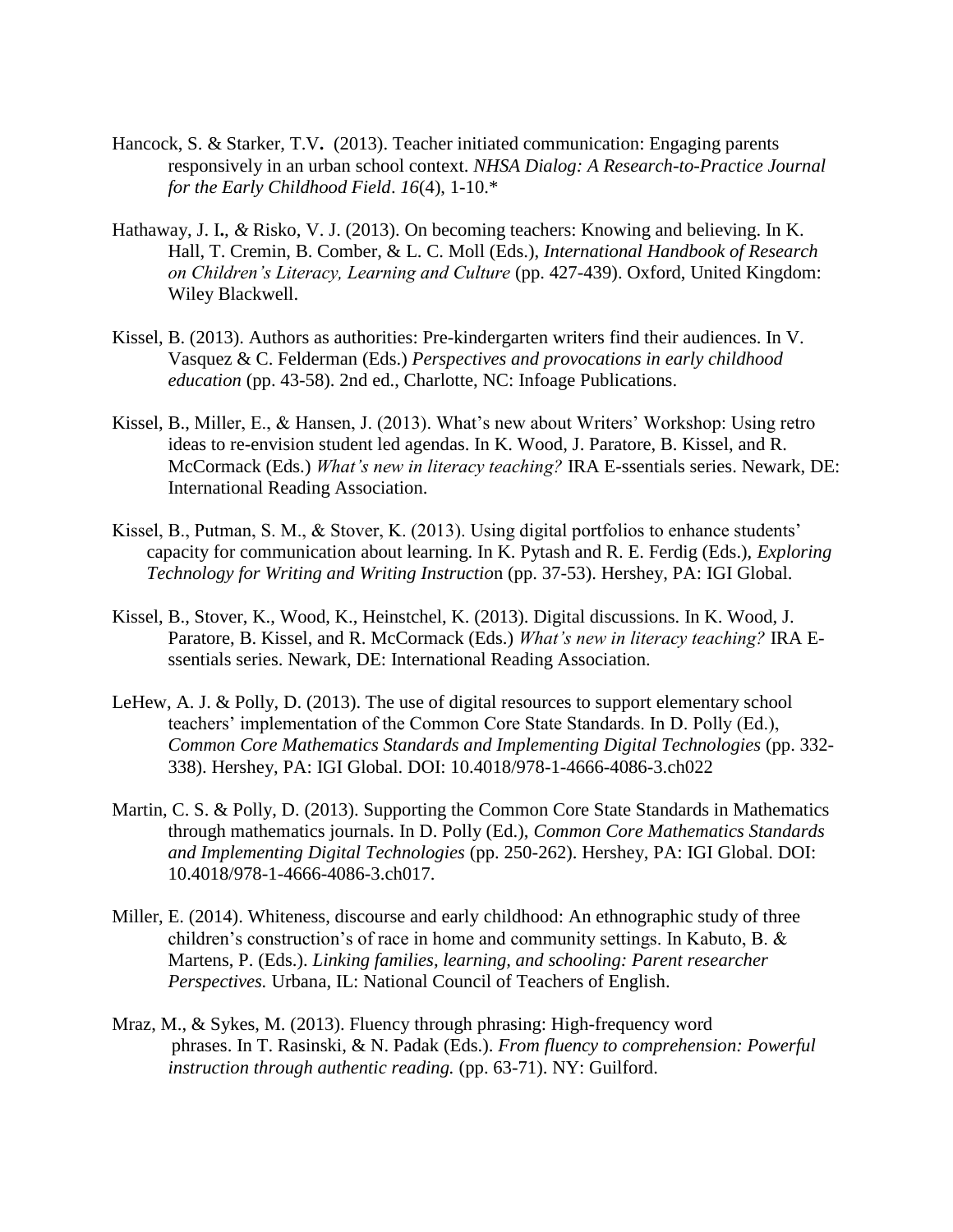- Mraz, M., Vintinner, J., & Vacca, J. (2014). Professional development. In S. Wepner, D. Strickland, & D. Quatroche (Eds.). *Administration and supervision of reading programs* (5<sup>th</sup> ed.) (pp. 124-134). NY: Teachers College Press.
- Orrill, C. H. & Polly, D. (2013). Supporting mathematical communication through technology. In D. Polly (Ed.), *Common Core Mathematics Standards and Implementing Digital Technologies* (pp. 23-37). Hershey, PA: IGI Global. DOI: 10.4018/978-1-4666-4086- 3.ch002
- Passe, J., & Good, A. (2014). Social Studies in the Age of Accountability: The Two Are Not Mutually Exclusive. In Libresco, Alleman, Field, & Passe (Eds.), *Exemplary Elementary Social Studies. A volume in the series: Research in Curriculum and Instruction. Editor(s): O. L. Davis, University of Texas,Austin.*
- Polly, D. (2014). Developing an online mathematics methods course for preservice teachers: Impact, implications, and challenges. In T. V. Yuzer & G. Eby (Eds.), *Emerging Priorities and Trends in Distance Education: Communication, Pedagogy, and Technology* (pp. 308- 317). Hershey: PA: IGI Global. DOI: 10.4018/978-1-4666-5162-3.ch021.
- Saunders, A. F., Lo, Y., Polly, D. (2014). Beginning Numeracy Skills. In D. M. Browder and F. Spooner (Eds.), *MORE Language Arts, Math, and Science for Students with Significant Cognitive Disabilities* (pp. 149-168). Baltimore, MD: Brookes Publishing. \\\
- Starker, T.V**.** & Hancock, S. (2013). Practitioner orientation: Engaging parents responsively in an

urban school context. *NHSA Dialog: A Research-to-Practice Journal for the Early Childhood Field*. *16*(4), 88-93.\*

- Taylor, D. B., & Yearta, L. S. (2013). Putting multiliteracies into practice in teacher education: Tools for teaching and learning in a flat world. In R. Hartshorne, R., Heafner, T., & Petty, T. (Eds.). *Teacher Education Programs and Online Learning Tools: Innovations in Teacher Preparation* (pp. 244-263). Hershey, PA: IGI Global.
- VanSledright, B. (2013). Can assessment improve learning? Thoughts on inventive approaches aligned to the C3 Framework. In *NCSS Bulletin 113, Social studies for the next generation: Purposes, practices,and implications for the College, Career, and Civic Life (C3) Framework for Social Studies State Standards*. Silver Spring, MD: National Council for the Social Studies.
- Wood, A., Browder, D., & Mraz, M. (2014). Passage comprehension and read-alouds. In D. M. Browder, & F. Spooner (Eds.). *MORE language arts, math, and science for students with severe disabilities* (pp. 63-84)*.* Baltimore, MD: Brookes.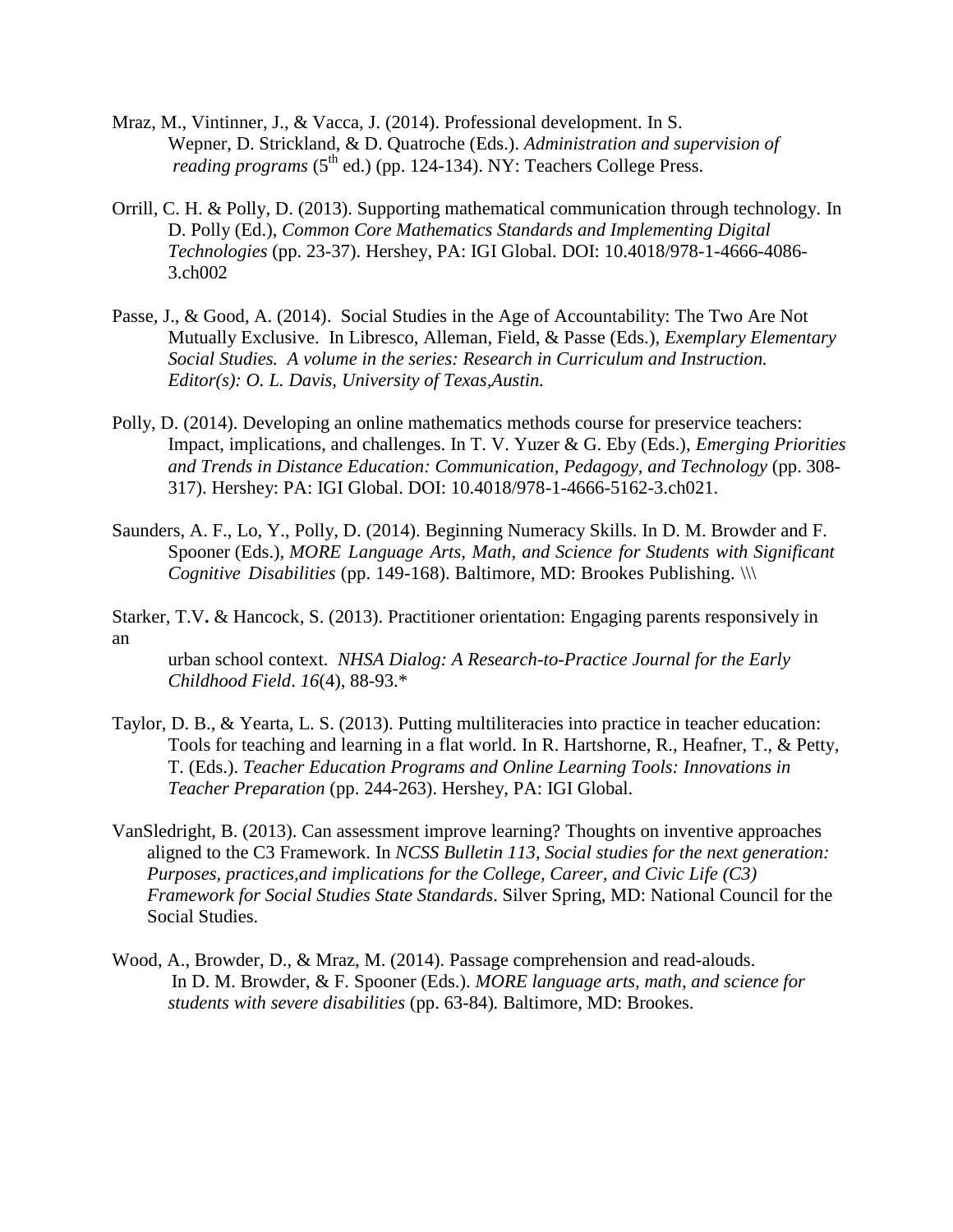## **Articles in Refereed Journals**

- Bieg, S.R., Rickelman, R.J., Jones, J.P., & Mittag, W (2013). The role of teachers' care and selfdetermined motivation in working with students in Germany and the United States. *International Journal of Educational Research, 60*, 27-37.
- Binns, I. C. (2013). Academic freedom legislation: The latest efforts to undermine the integrity of science and science education. *Journal of Science Teacher Education, 24*, 589-595.
- Binns, I. C., & Popp, S. (2013). Learning to teach science through inquiry: Experiences of student teachers. *Electronic Journal of Science Education, 17*(1). Retrieved from [http://ejse.southwestern.edu](http://ejse.southwestern.edu/) (\*#)
- Harmon, J., Fraga, L. Martin, E. & Wood, K. (2013) Revitalizing word walls for high school English learners: Conventional and digital opportunities for learning new words. *Georgia Journal of Reading*, 36, 1, 20-28.
- Kissel, B., Stover, K., & Glover, C. (2014). Bringing lives into literacy: Teachers learn about choice, audience, and response through multigenre writing. *Reading Horizons, 14,* 41-45.
- Koehler, C. M., Bloom, M., & Binns, I. C. (2013). Lights, camera, action! Developing a methodology to document mainstream films' portrayal of nature of science and scientific inquiry. *Electronic Journal of Science Education, 17*(2). Retrieved from [http://ejse.southwestern.edu](http://ejse.southwestern.edu/) (\*#)
- McGee, J. R., Wang, C., & Polly, D. (2013). Guiding teachers in the use of a standards-based mathematics curriculum: Perceptions and subsequent instructional practices after an intensive professional development program. *School Science and Mathematics*, *113*(1), 16-28. DOI: 10.1111/j.1949-8594.2012.00172.x
- Polly, D. (2013). The influence of an online elementary mathematics pedagogy course on teacher candidates' performance. *Journal of Distance Education.* 27(2). Retrieved from: [http://www.jofde.ca/index.php/jde/article/view/854.](http://www.jofde.ca/index.php/jde/article/view/854)
- Polly, D. (2014). Deepening pre-service teachers' knowledge of technology, pedagogy, and content (TPACK) in an elementary school mathematics methods course. *Journal of Computers in Mathematics and Science Teaching*. *33*(2), 233-250.
- Polly, D., Margerison, A., & Piel, J.A. (2014). Kindergarten teachers' orientations to teachercentered and student-centered pedagogies and their influence on their students' understanding of addition. *Journal of Research in Childhood Education*, *28*(1), 1-17. DOI: 10.1080/02568543.2013.822949.
- Polly, D., McGee, J. R., Wang, C., Lambert, R. G., Pugalee, D. K., & Johnson, S. (2013). The association between teachers' beliefs, enacted practices, and student learning in mathematics. *The Mathematics Educator*, *22*(2), 11-30.